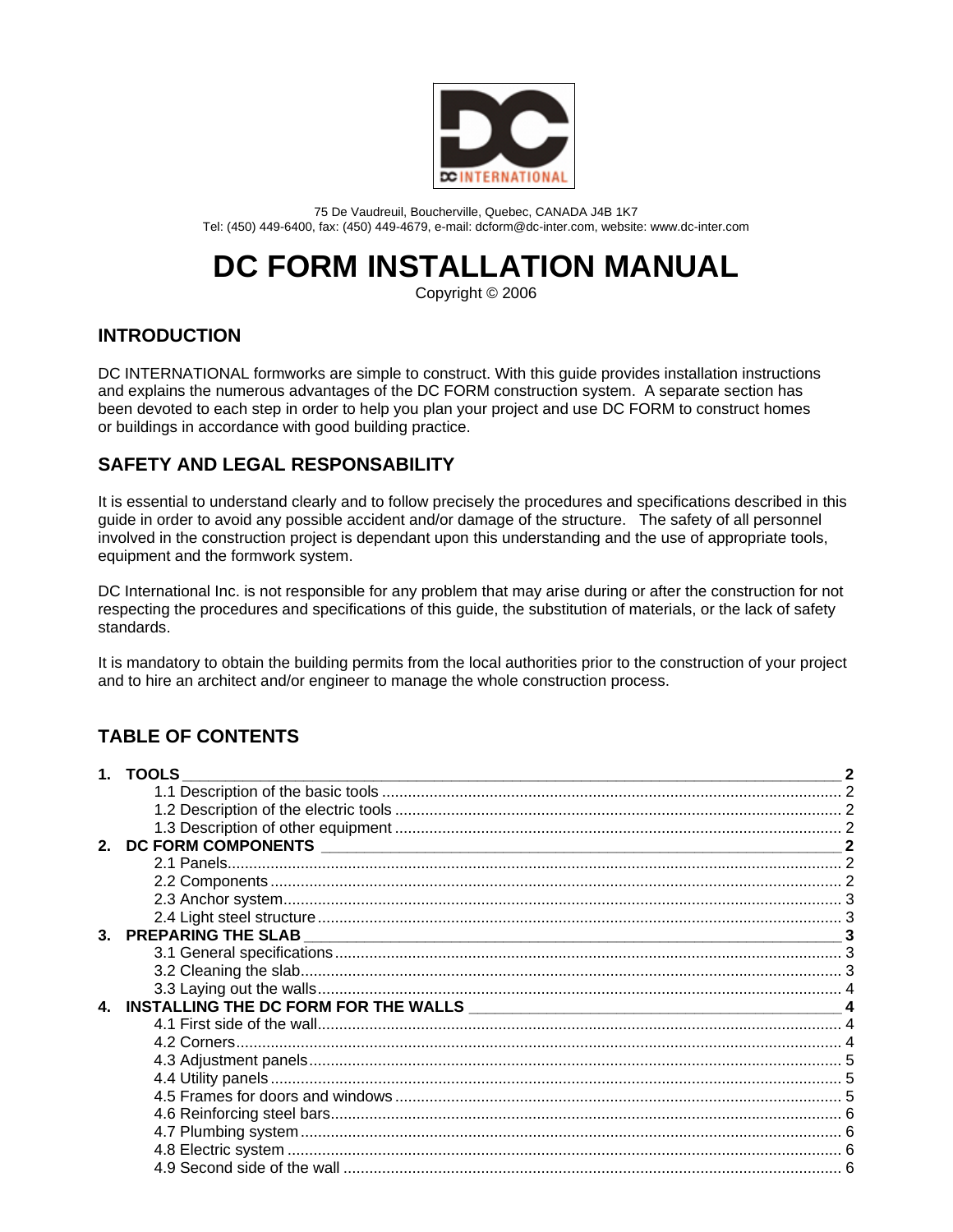| INSTALLATION OF THE FLOOR FORMING <b>Fig. 1.1 April 2018</b> 1997 1998 |  |
|------------------------------------------------------------------------|--|
|                                                                        |  |
|                                                                        |  |
|                                                                        |  |
|                                                                        |  |
|                                                                        |  |
|                                                                        |  |
|                                                                        |  |
|                                                                        |  |
|                                                                        |  |
|                                                                        |  |
|                                                                        |  |
|                                                                        |  |
|                                                                        |  |
|                                                                        |  |
|                                                                        |  |

# **1. TOOLS**

#### **1.1 Description of the basic tools required for the installation**

- General-purpose knife
- Carpenter's hammer
- Various screwdrivers
- Wood chisel 20 mm (0.75 in.)
- Nivea level 60 mm (2 ft.)
- Chalk line

#### **1.2 Description of the electric tools required for the installation**

- Small grinder to cut light steel structure
- Cordless drill with assorted drills and bits
- Electric mitre saw, 30 cm (12 in.) to cut adjustment extrusions
- **1.3 Description of other equipment required for the installation** 
	- Concrete pump

• Level on tripod

• Percussion drill

• Jig saw • Circle saw

• Adjustable wrench • Panel junction extractor

• Handsaw • Hole saw • Measuring tape

• Tooling for bracing doors and windows

# **2. COMPONENTS**

#### **2.1 Panels**

|                                                      | Code    |
|------------------------------------------------------|---------|
| Flat panel 30x60 cm (12x24 in.)<br>$\mathbf{m}$ .    | FP-3060 |
| Flat panel 60x60 cm (24x24 in.)<br>$\mathbf{r}$      | FP-6060 |
| Embossed panel 60x60 cm (24x24 in.)<br>$\mathbf{r}$  | MP-6060 |
| • Panel with pattern 60x60 cm (24x24 in.)            | PP-6060 |
| Utility open panel 60x60 cm (24x24 in.)              | OP-6060 |
| Interior corner 10x10 cm (4x4 in.)<br>$\mathbf{m}$   | CI-1010 |
| Exterior corner 20x20 cm (8x8 in.)<br>$\blacksquare$ | CE-2020 |
| Corner for adjustment panel (by 4)                   | CP-1010 |
|                                                      |         |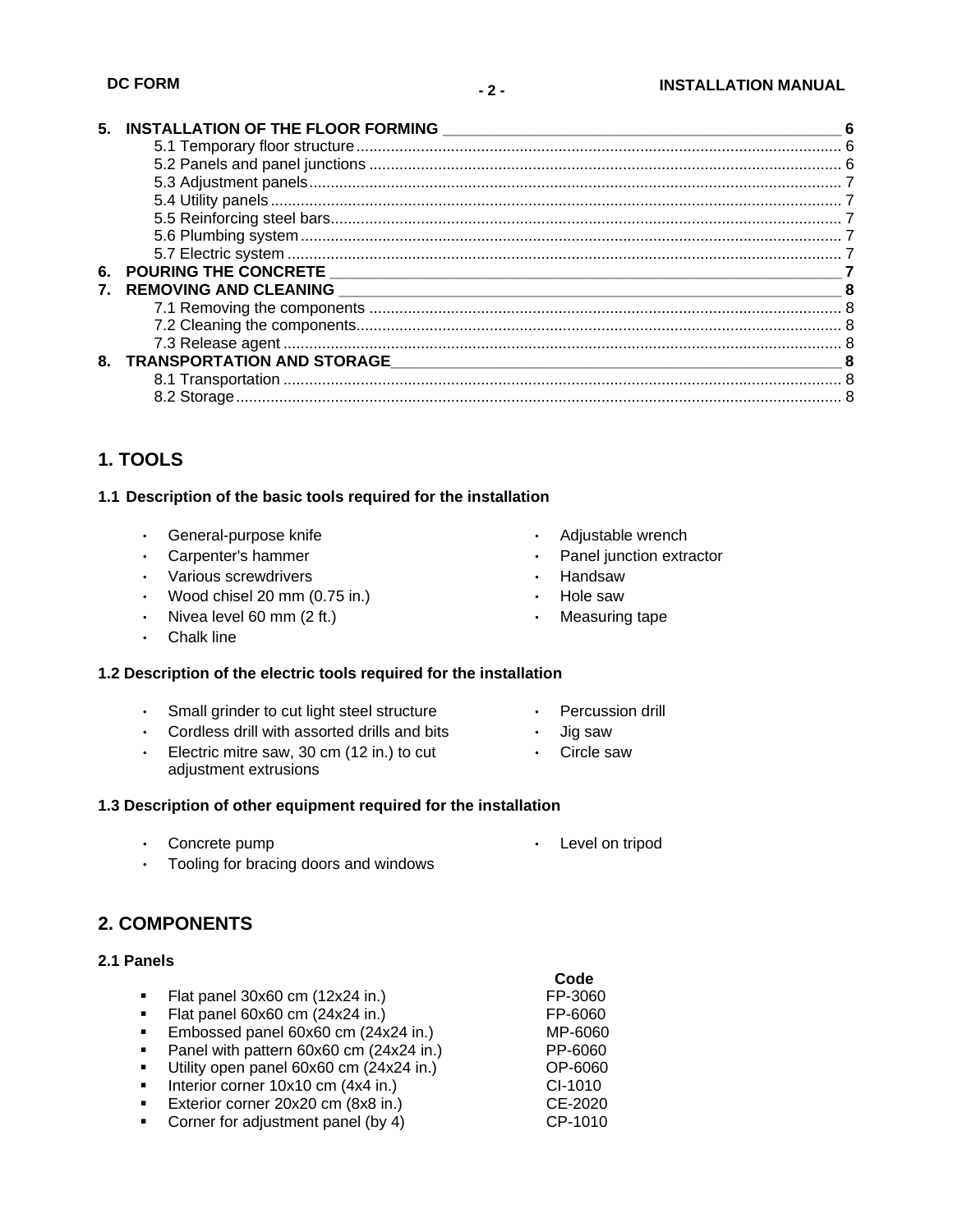**2.2 Components** 

|                                                                | Code         |
|----------------------------------------------------------------|--------------|
| Panel junction (shamrock)<br>٠                                 | J-100A       |
| Half panel junction (half-shamrock)<br>٠                       | $J-100B$     |
| Spacer 10 cm (4 in.)<br>٠                                      | I-210A       |
| Half-spacer 10 cm (4 in.)<br>٠                                 | $I-210B$     |
| Adjustable spacer<br>٠                                         | $I-210C$     |
| Half-adjustable spacer<br>٠                                    | $I-210D$     |
| Spacer cap for I-210C for slab<br>٠                            | <b>MS-11</b> |
| Slab spacer<br>٠                                               | I-230        |
| Extension for 20 cm wall, (8 in.)<br>٠                         | $T-050$      |
| Extension for 25 cm wall, (10 in.)<br>٠                        | $T-100$      |
| Extension for 30 cm wall (12 in.)<br>٠                         | $T-150$      |
| Waterproof plug<br>٠                                           | WP-100       |
| Fixing handle<br>٠                                             | $H-100$      |
| Adjustment profile for CP-1010, 5 m (16 ft.)<br>$\blacksquare$ | E-50100      |
| 2.3 Anchor system                                              |              |
|                                                                | Code         |

| Threaded rod 25 cm (10 in.)                           | B-1225        |
|-------------------------------------------------------|---------------|
| Threaded rod 30 cm (12 in.)                           | B-1230        |
| Threaded rod 40 cm (16 in.)                           | B-1240        |
| Plate 10 x 10 cm (4 x 4 in.)                          | B-1110        |
| Plate 7 x 10 cm $(2\frac{1}{2} \times 4 \text{ in.})$ | B-1107        |
| Nut                                                   | <b>B-1300</b> |
| Handle nut                                            | B-3200        |
| Screwing flange                                       | B-2700        |
| Wing nut                                              | <b>B-3900</b> |
|                                                       |               |

#### **2.4 Light steel structure**

The light steel structure system retains the formwork panels at the good level and also supports the workers during the pouring of the concrete.

It has four main components: The horizontal channel, the vertical channel, the adjustable brace, and the platform bracket. Also joist anchors are used to support the temporary floor beams that hold the floor panels.

|                                                 | Code   |
|-------------------------------------------------|--------|
| $\blacksquare$ Horizontal channel 3 m. (10 ft.) | A1200S |
| $\Lambda$ (10 ft $\Lambda$                      | A1200S |

- Vertical channel 3 m. (10 ft.) A1200SW10PGC
- **Brace and platform bracket 2.6 m. (8.6 ft.)** PB-2600
- **Brace and platform bracket 3.0 m. (10 ft.)** PB-3000
- Joist anchor 10 x 20 x 70 m. PB-1020

# **3. PREPARING THE SLAB**

#### **3.1 General specifications**

The slab shall be built square, level, straight, smooth and with good quality concrete. Since soils vary considerably, the foundation plan should be approved by an architectural engineer who is authorized to practice where the building is being constructed.

#### **3.2 Cleaning the slab**

Before beginning construction, it is important to organize the site properly. The piles of excavation soil and the trenches resulting from the excavation must be levelled in order to permit easy circulation around the perimeter of the work area. The slab must be clean, dry and free of all debris and dust.

Horizontal channel 3 m. (10 ft.) A1200SW10PGC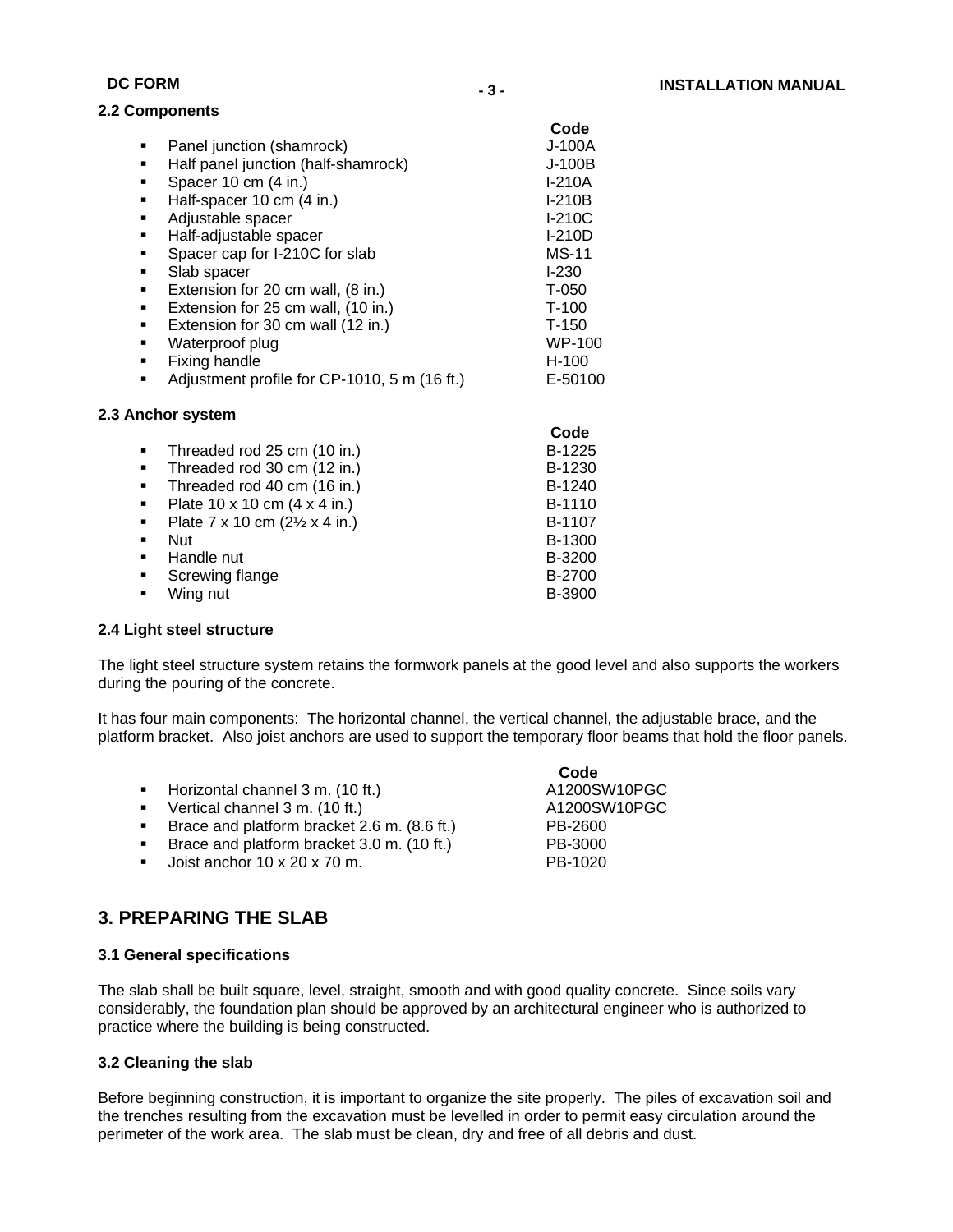#### **3.3 Laying out the walls**



Trace the outline of the exterior walls so that they are square and centred on the slab. In order to ensure that the traced lines are square, the measurements must be checked once using the hypotenuse method.

Trace the position of the interior walls using the exterior walls as a measuring guide.

The reinforcing steel bars of the interior walls must be laid once the tracing of the walls is done and have to be anchored in the slab with a nonshrinkage compensating mortar or an epoxy mortar.

### **4. INSTALLING THE DC FORM FOR THE WALLS**

#### **4.1 First side of the wall**



Install a few panels and attached them together. Attach the spacer I-210A with the threaded rod to the panel junction J-100A and then bolt the spacer on the external side of the wall.

Install the light steel channel at the top and the middle level of the wall.

Attach the threaded rod to the horizontal channels. Install a vertical channel with adjustment brace at every 2 m (6 ft). Install the platform brackets on every vertical channel.



Note: The light steel structure can be replaced by regular 2'x4' wood studs. The wood supports have to be double with an opening between them to allow the installation of the threaded rods.

#### **4.2 Corners**

For corners and intersections of walls, it is possible to use either the moulded plastic panels or the steel corners. It is easier to use the plastic corners. However, the steel ones present an adjustment moving part that simplifies the installation, especially when the measurements are not exact.

Plastic corners: They are available in pre-established dimensions and are related to the thickness of the walls. Use interior corner CI-1010 and exterior corner CE-2020 to do a 90 degrees wall corner. Use also two panels CI-1010 in order to realize a wall intersection.

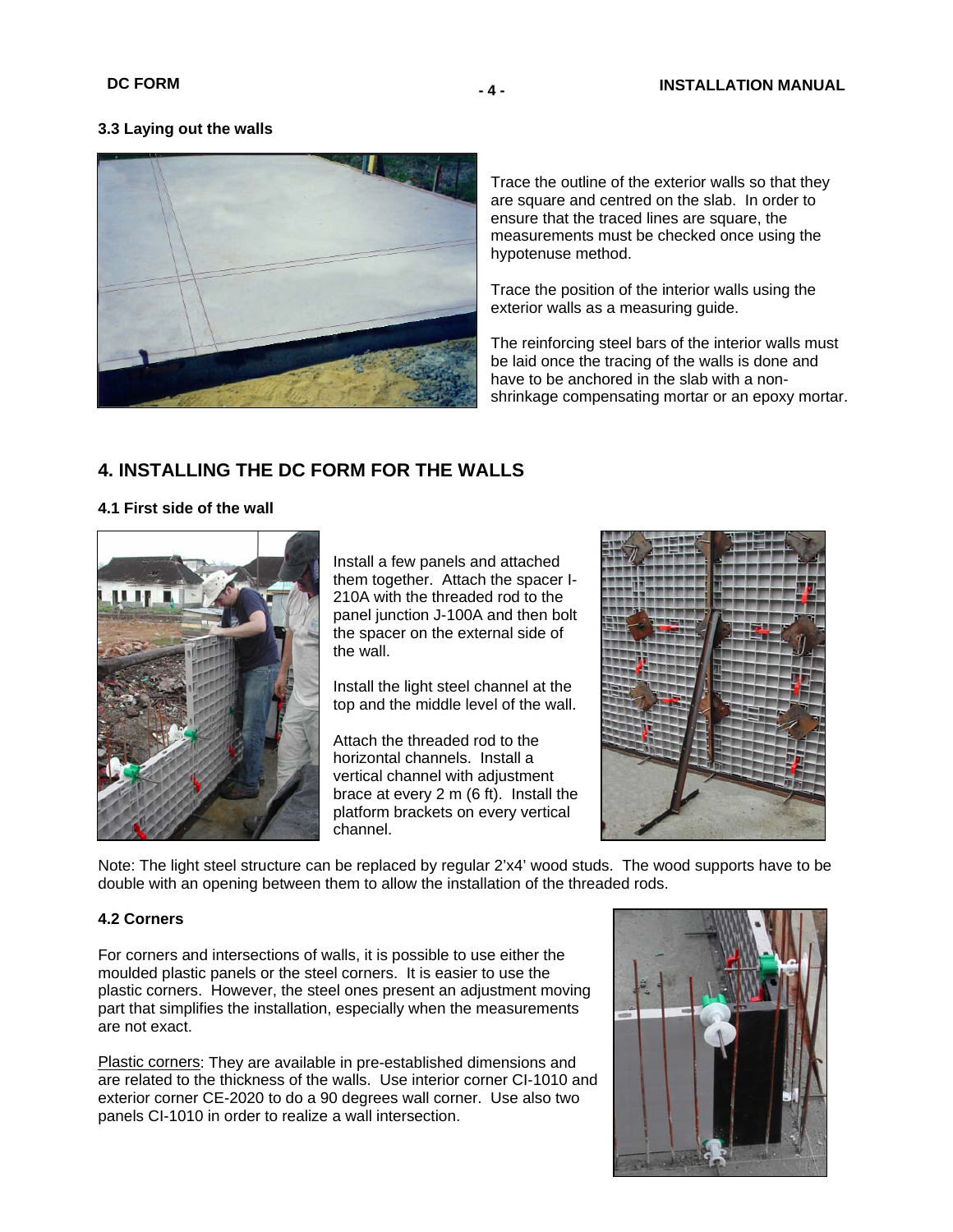

Steel corners: The corners are made of steel of gauge 14 with an adjustable angle prepared to receive the anchor bracket.

The brackets are attached to the panels with the threaded rod B-12 installed from one face of the wall to the other one and tightened in place with handle nuts B-3200.

#### **4.3 Adjustment panels**

To adapt the panels to the specific length of the walls it may be necessary to use the four separate panel corners (CP-1010) and the adjustment profiles E-50100.

Cut the profile to the proper length and insert the corners in their extremities.

The center of the panel has to be filled with a 20 mm  $($  $\frac{3}{4}$  in.) plywood sheet.





#### **4.4 Utility panels**

For electrical fixtures or plumbing fixtures or pipes use the utility panel. This panel (OP-6060) has an opening on its center ready to receive a 20 mm (¾ in.) plywood sheet.

Make all openings needed in this plywood sheet and replace afterwards.

#### **4.5 Frames for doors and windows**

Before putting in place the second side of the walls, install the window and door frames or templates. These frames can be attached at their final position by fixing them to the plastic spacer I-210 with screws.



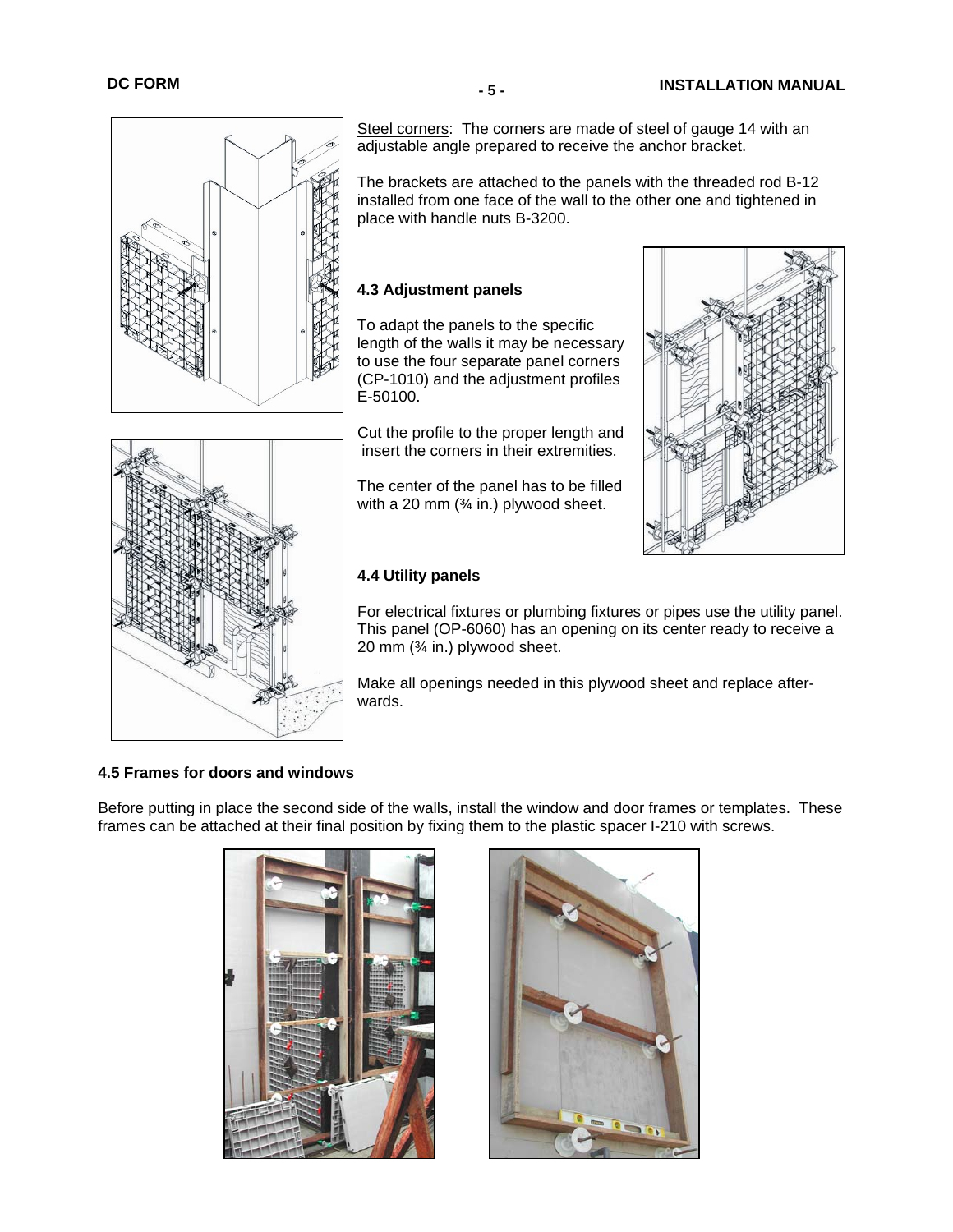#### **4.6 Reinforcing bars**

Install the vertical reinforcing bars and attach them to the reinforcing bars coming from the slab, according to the structural specifications.

Install the horizontal reinforcing bars on the spacer and attach them to the vertical bars.

#### **4.7 Plumbing system**

The plumbing equipment, faucets, washbasins, water closets and piping, used to build houses with the DC FORM system, are standard products which are available on the market and must conform to the applicable standards and codes. The piping for the potable water supply and for the drainage system should be installed in the floor slab before the concrete is poured.

It is strongly recommended to foresee openings in the slabs to be used as a mechanical shaft to install all plumbing pipes. Pipes can also be incorporated in the concrete walls before putting in place the second side of the concrete form.



#### **4.8 Electrical system**

All the electric system can also be installed by placing the empty piping in the walls before closing them. Thereafter, the electric conduits could be installed and connected.

#### **4.9 Second side of the wall**

When all bars and piping are installed, close the walls by installing the other side of the form.

The panel junctions are installed on the threaded rods and the panels are slide to their final destination. Install the washer plates (B-1110) and screw the handle nuts. Install the corner panels.

# **5. INSTALLING THE FLOOR FORMING**

#### **5.1 Temporary floor structure**

On the last threaded rod of the top of the wall, install tightly a beam bracket or a continuous steel angle ready to receive the temporary beams. These beams have to be designed by the engineer according to the dimensions of the slab.

The beams may be reduced by adding temporary intermediary posts. The beams have to be double with an opening between them to allow the installation of the threaded rods retaining the panels.



#### **5.2 Panels and panel junctions**

Place the panels and the panel junction on the double beams and insert the threaded rods with their slab spacer (I-230 or I-210C) through the beams. Plates (B-1110) and nuts have to be installed underneath the slab to attach all the forms together.

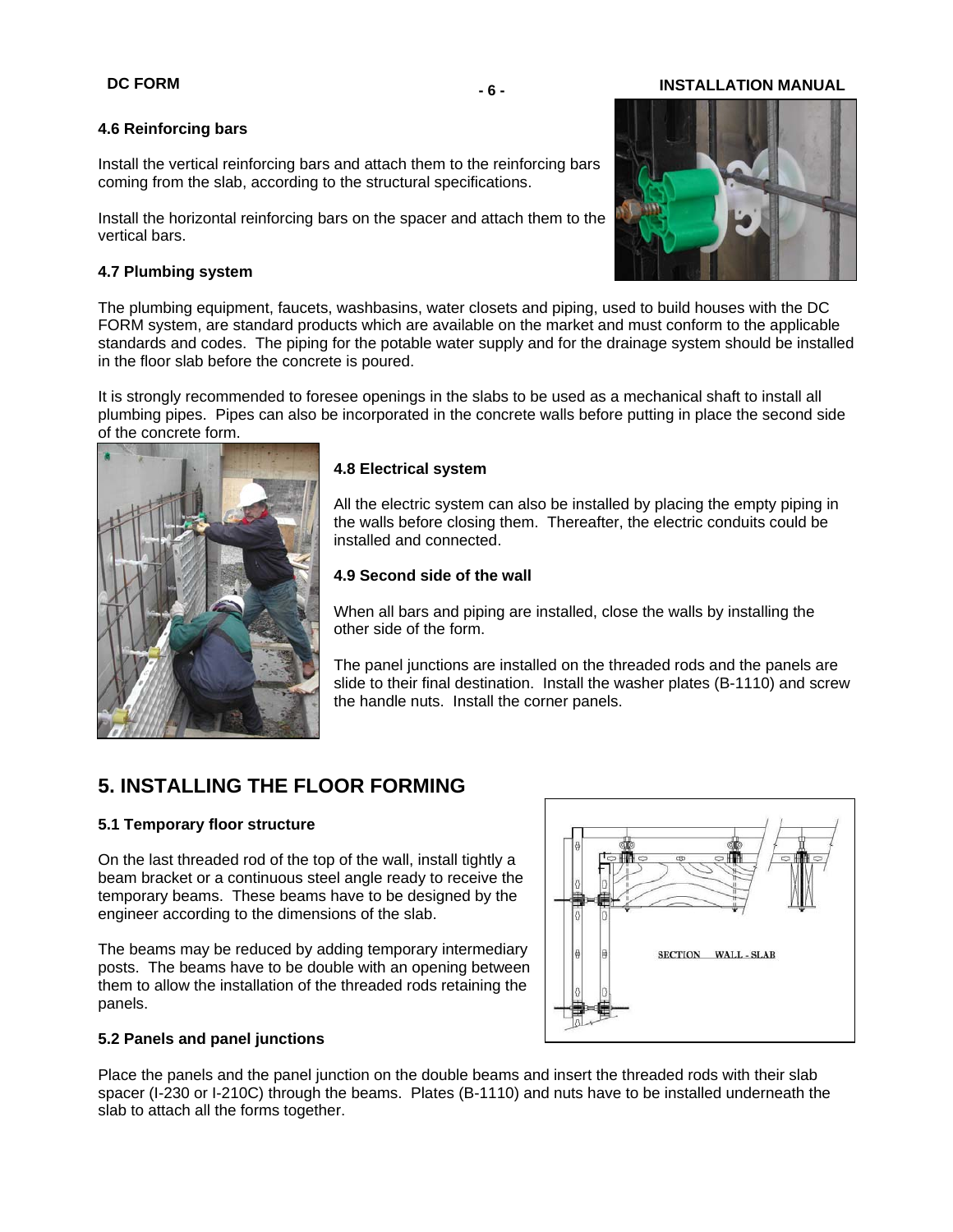### **INSTALLATION MANUAL - 7 - DC FORM**

The slab spacer (1-210C) has to be covered with the spacer cap (MS-11) to prevent the concrete to be in contact with the threaded rods. After the pouring the threaded rod will be removed by underneath but the nut on top will stay in the concrete.

#### **5.3 Adjustment panels**

To adapt the panels to the required length of the walls it may be necessary to use the four separate panel corners (CP-1010) and the adjustment profiles (E-50100). Cut the profile to the proper length and insert the corners in their extremities. The center of the panel has to be filled with a 20 mm (¾ in.) plywood sheet.



#### **5.4 Utility panels**

For electrical fixtures or plumbing fixtures or pipes use the utility panel. This panel (OP-6060) has an opening on its center ready to receive a 20 mm (¾ in.) plywood sheet. Make all openings needed in this plywood sheet and replace afterwards.

#### **5.5 Reinforcing bars**

According to the structural specifications, place the reinforcing bars on the slab and support them by the slab spacer. Attach bars together as required by state of art.

#### **5.6 Plumbing system**

The plumbing equipment, faucets, washbasins, water closets and piping, used to build houses with the DC FORM system, are standard products which are available on the market and must conform to the applicable standards and codes. The piping for the potable water supply and for the drainage system should be installed in the floor slab before the concrete is poured.

It is strongly recommended to foresee openings in the slabs to be used as a mechanical shaft to install all plumbing pipes. Pipes can also be incorporated in the concrete walls before putting in place the second side of the concrete form.

#### **5.7 Electrical system**

All the electric system can be installed by placing empty piping directly on the floor forming. A minimum of 25 mm (1 in.) space is needed between the pipes and the panels.

# **6. POURING THE CONCRETE**

The pouring of the concrete walls requires the use of motor-driven concrete mixers and preferably a concrete pump. The pump may be stationary or it may be supplied with a telescoping arm.

The hoses used for the pouring of the concrete must have an interior diameter of less than 50 mm (2 in.) to be used in wall of 100 mm (4") thick. Use as much possible of fixed steel pipes and a minimum of flexible hose in order to reduce the friction and to increase the pressure.

(Refer to the pump manufacture instructions for the use of the concrete pump and for the cleaning). In places where the pouring equipment is not available, it is possible to pour the concrete by hand.